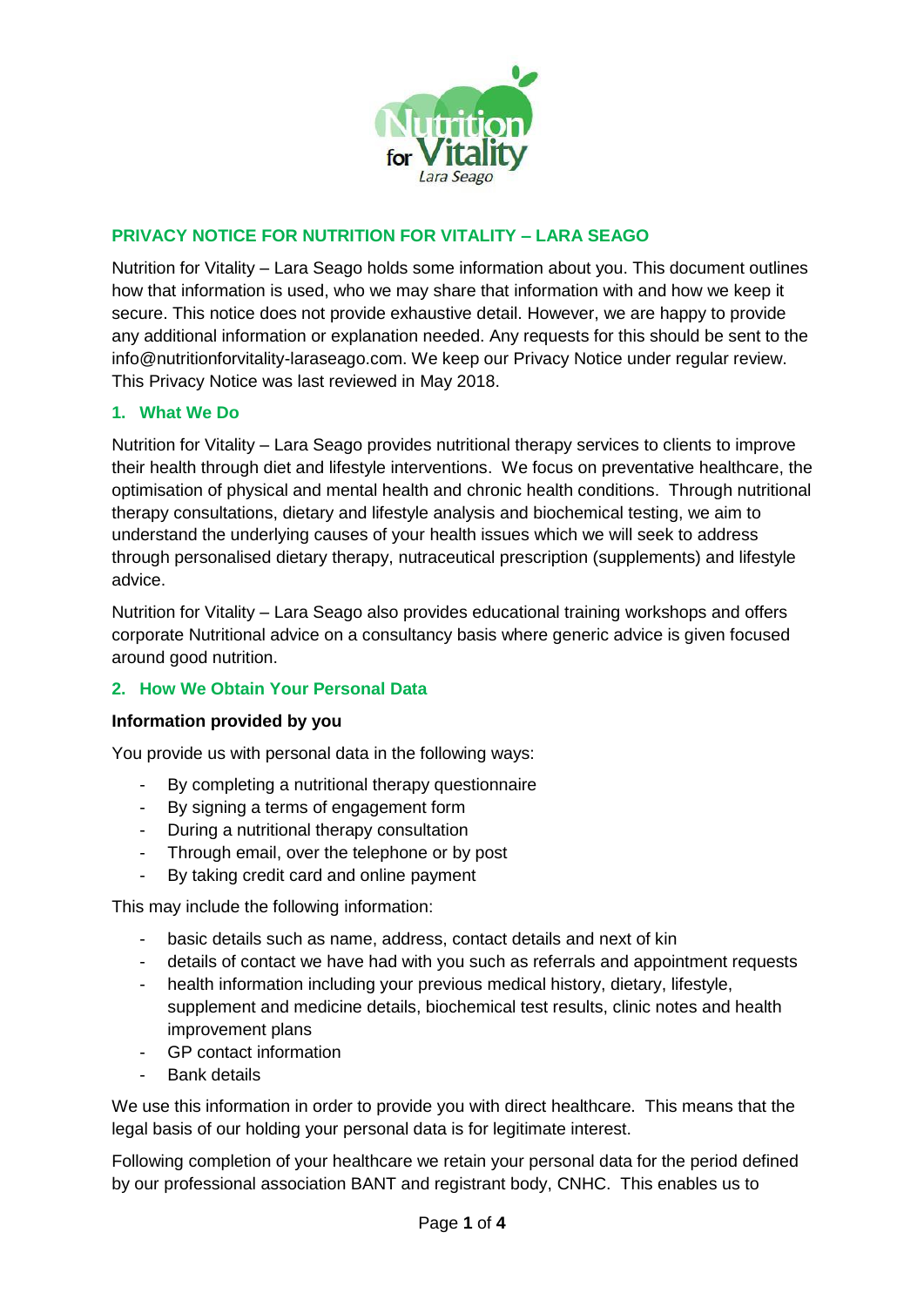

process any complaint you may make. In this case the legal basis of our holding your personal data is for contract administration.

#### **Information we get from other sources**

We may obtain sensitive medical information in the form of test results from biochemical testing companies. We use this information in order to provide you with direct healthcare. This means that the legal basis of our holding your personal data is for legitimate interest.

We may obtain sensitive information from other healthcare providers. The provision of this information is subject to you giving us your express consent. If we do not receive this consent from you, we will not be able to coordinate your healthcare with that provided by other providers which means the healthcare provided by us may be less effective.

#### **3. How we use your personal data**

We act as a data controller for use of your personal data to provide direct healthcare. We also act as a controller and processor in regard to the processing of your data from third parties such as testing companies and other healthcare providers. We act as a data controller and processor in regard to the processing of credit card and online payments.

We undertake at all times to protect your personal data, including any health and contact details, in a manner which is consistent with our duty of professional confidence and the requirements of the General Data Protection Regulation (GDPR) concerning data protection. We will also take reasonable security measures to protect your personal data storage.

We may use your personal data where there is an overriding public interest in using the information e.g. in order to safeguard an individual, or to prevent a serious crime. Also where there is a legal requirement such as a formal court order. We may use your data for marketing purposes such as newsletters but this would be subject to you giving us your express consent.

## **4. Do you share my information with other organisations?**

We will keep information about you confidential. We will only disclose your information with other third parties with your express consent with the exception of the following categories of third parties:

- Our registrant body, The CNHC and our professional association, BANT, for the processing of a complaint made by you
- Any contractors and advisors that provide a service to us or act as our agents on the understanding that they keep the information confidential
- Anyone to whom we may transfer our rights and duties under any agreement we have with you
- Any legal or crime prevention agencies and/or to satisfy any regulatory request (eg, The Information Commissioners Office) if we have a duty to do so or if the law allows us to do so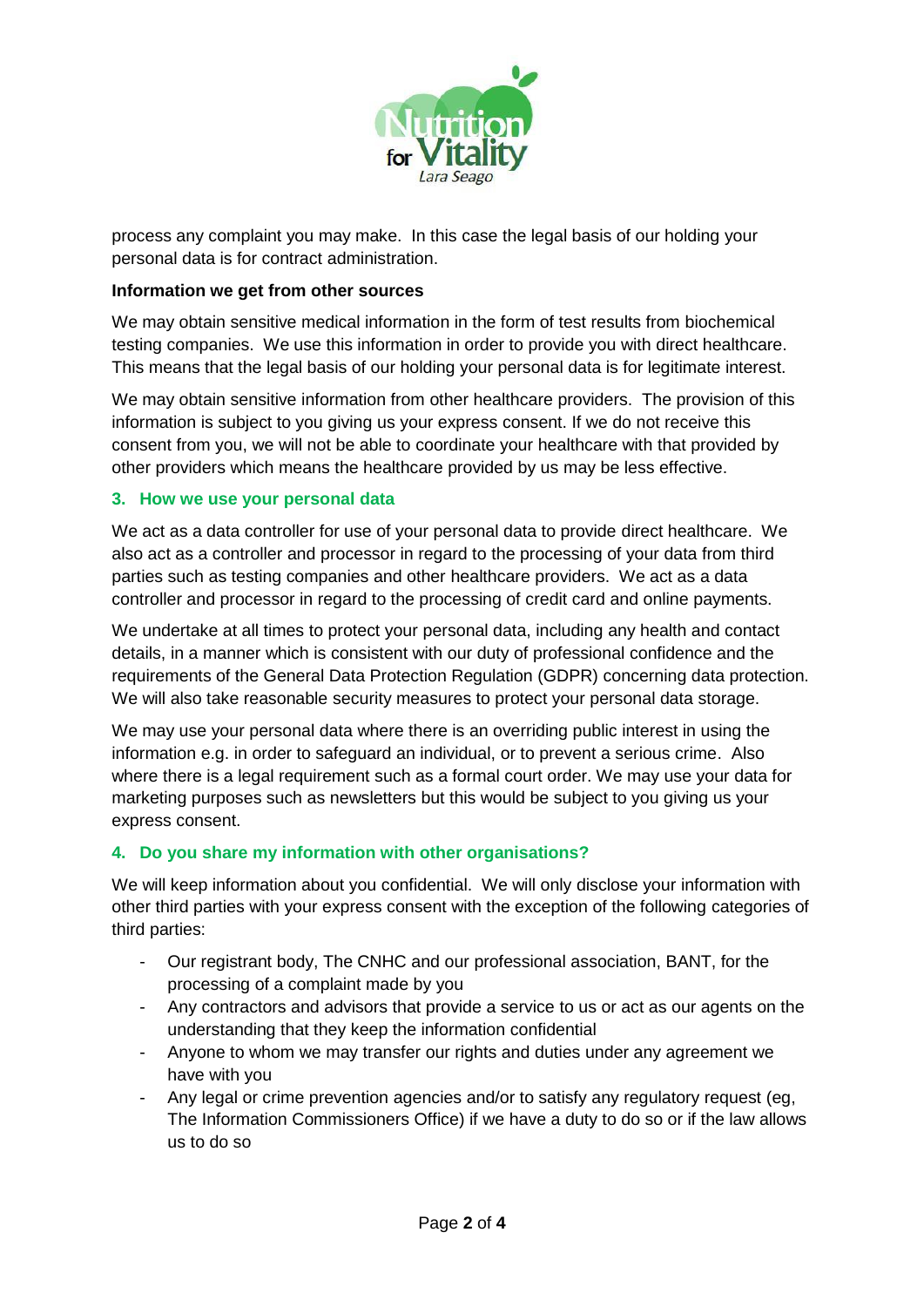

We may share your information with supplement companies and biochemical testing companies as part of providing you with direct healthcare. We will not include any sensitive information

We will seek your express consent before sharing your information with your GP or other healthcare providers. However if we believe that your life is in danger then we may pass your information onto an appropriate authority (such as the police, social services in the case of a child or vulnerable adult, or GP in case of self-harm) using the legal basis of vital interests.

We may share your case history in an anonymised form with our peers for the purpose of professional development. This may be at clinical supervision meetings, conferences, online forums, and through publishing in medical journals, trade magazines or online professional sites. We will seek your explicit consent before processing your data in this way.

## **5. What are your rights?**

Every individual has the right to see, amend, delete or have a copy, of data held that can identify you, with some exceptions. You do not need to give a reason to see your data.

If you want to access your data you must make a subject access request in writing to info@nutritionforvitality-laraseago.com. Under special circumstances, some information may be withheld. We shall respond within 20 working days from the point of receiving the request and all necessary information from you. Our response will include the details of the personal data we hold on you including:

- Sources from which we acquired the information
- The purposes of processing the information
- Persons or entities with whom we are sharing the information

You have the right, subject to exemptions, to ask to:

- Have your information deleted
- Have your information corrected or updated where it is no longer accurate
- Ask us to stop processing information about you where we are not required to do so by law or in accordance with the BANT and CNHC guidelines.
- Receive a copy of your personal data, which you have provided to us, in a structured, commonly used and machine readable format and have the right to transmit that data to another controller, without hindrance from us.
- Object at any time to the processing of personal data concerning you

We do not carry out any automated processing, which may lead to automated decision based on your personal data.

If you would like to invoke any of the above rights then please write to the Data Controller at Lara Seago, The Elysia Therapeutic Centre, 52 Bowling Green Road, Stourbridge, DY8 3RZ, or email info@nutritionforvitality-laraseago.com.

#### **6. What safeguards are in place to ensure data that identifies me is secure?**